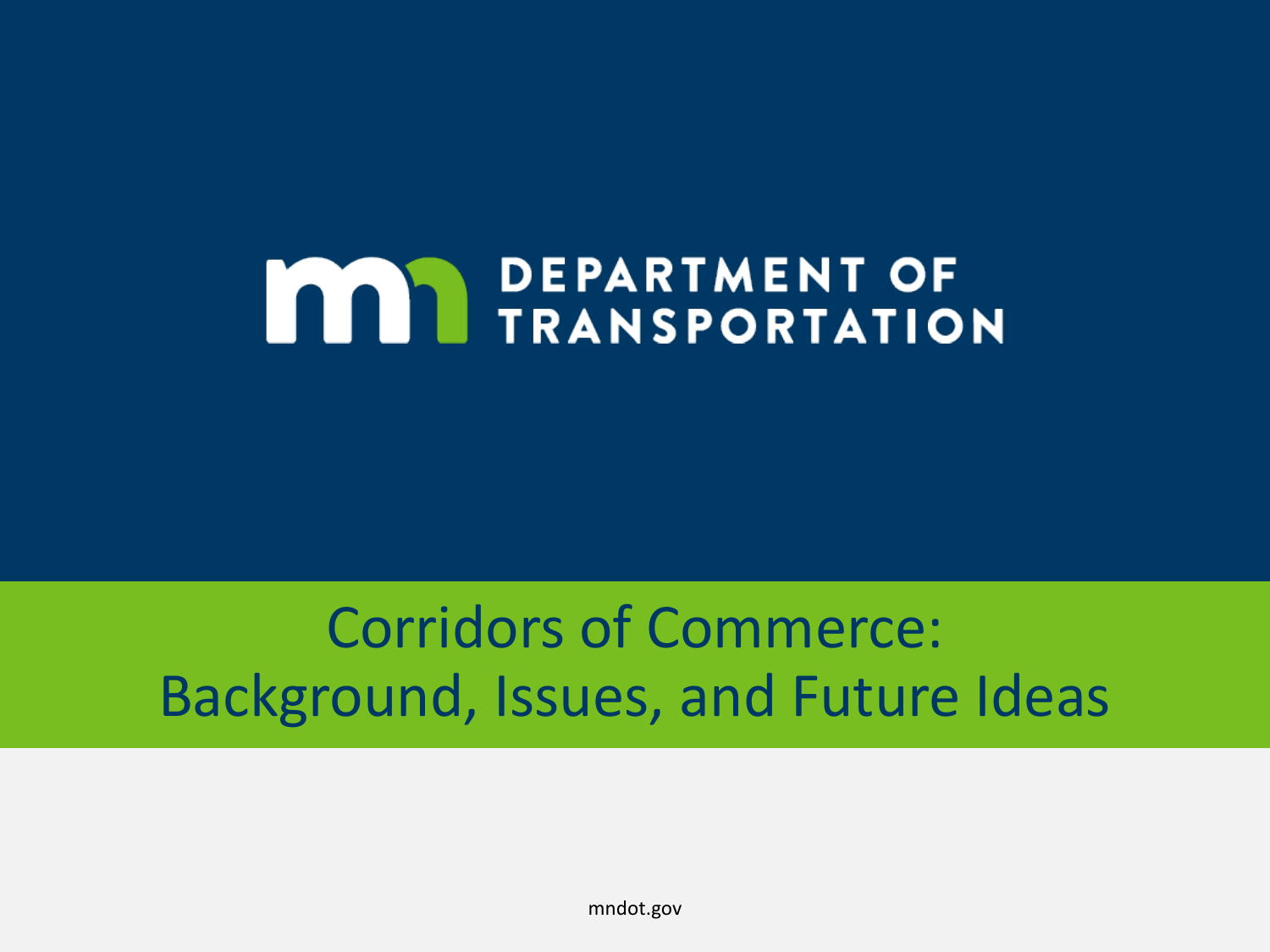# Legislative History

- 2013 Program created and \$300 M in bonds provided to fund projects *(priority was to get projects under construction)*
- 2014 \$6.5 M provided for Greater Mn projects only, as part of a legislative agreement *(priority was to projects ready for future COC funding)*
- 2015 \$25 M in funds provided, with 50% for Greater Mn projects and 50% for Metro area projects *(priority was to get projects ready for future COC funding)*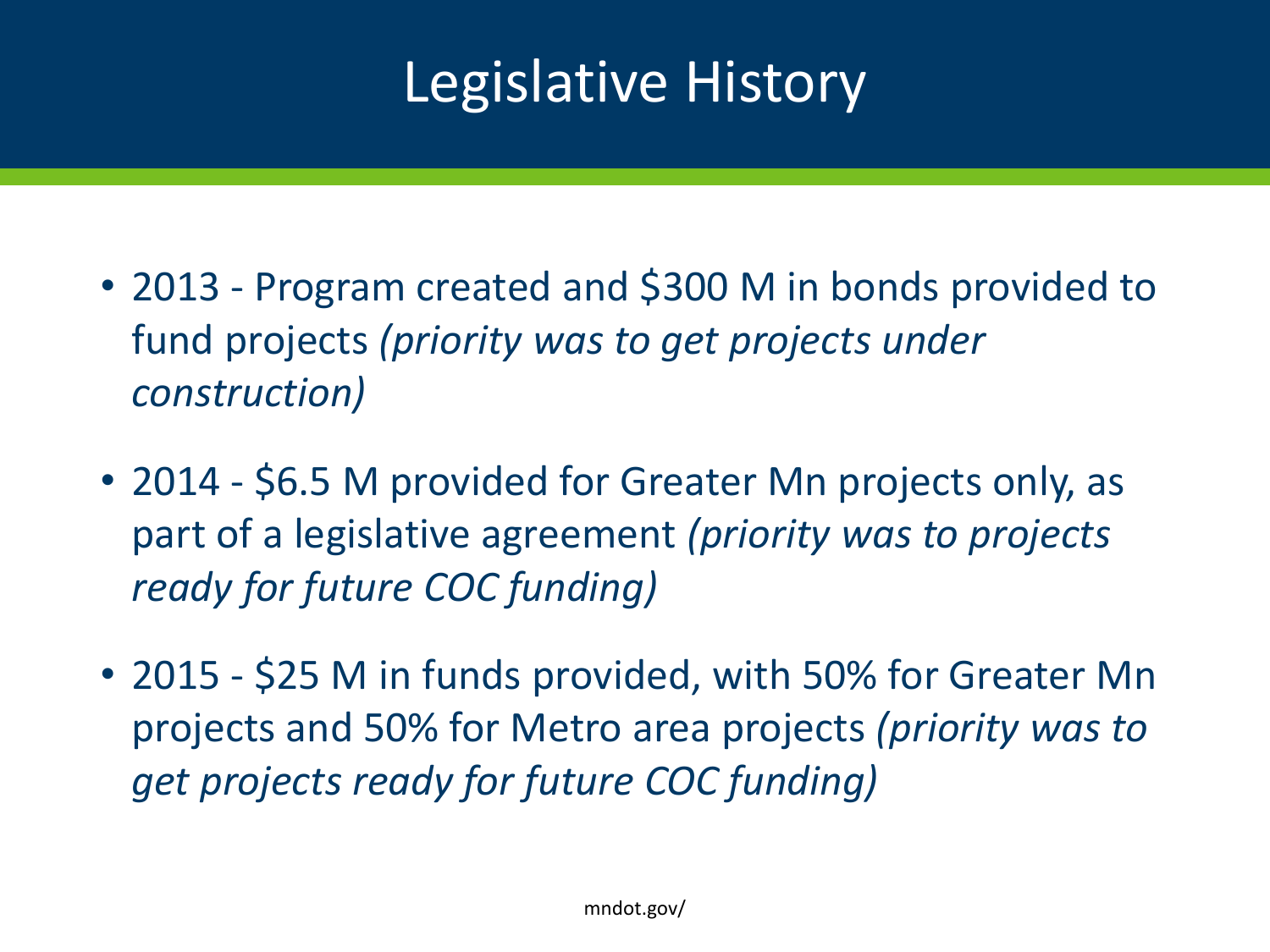# Legislative History

- 2017 \$300 M in bonds, along with \$25 M in annual trunk highway cash
- 2017 Changes are approved in response to the 2016 Legislative Auditors Report on MnDOT's Project Selection Process
- 2018 \$400 M in bonds *(priority for funds was established by special criteria)*
- 2021 \$200 M in bonds *(MnDOT must begin solicitation by August 1, 2022)*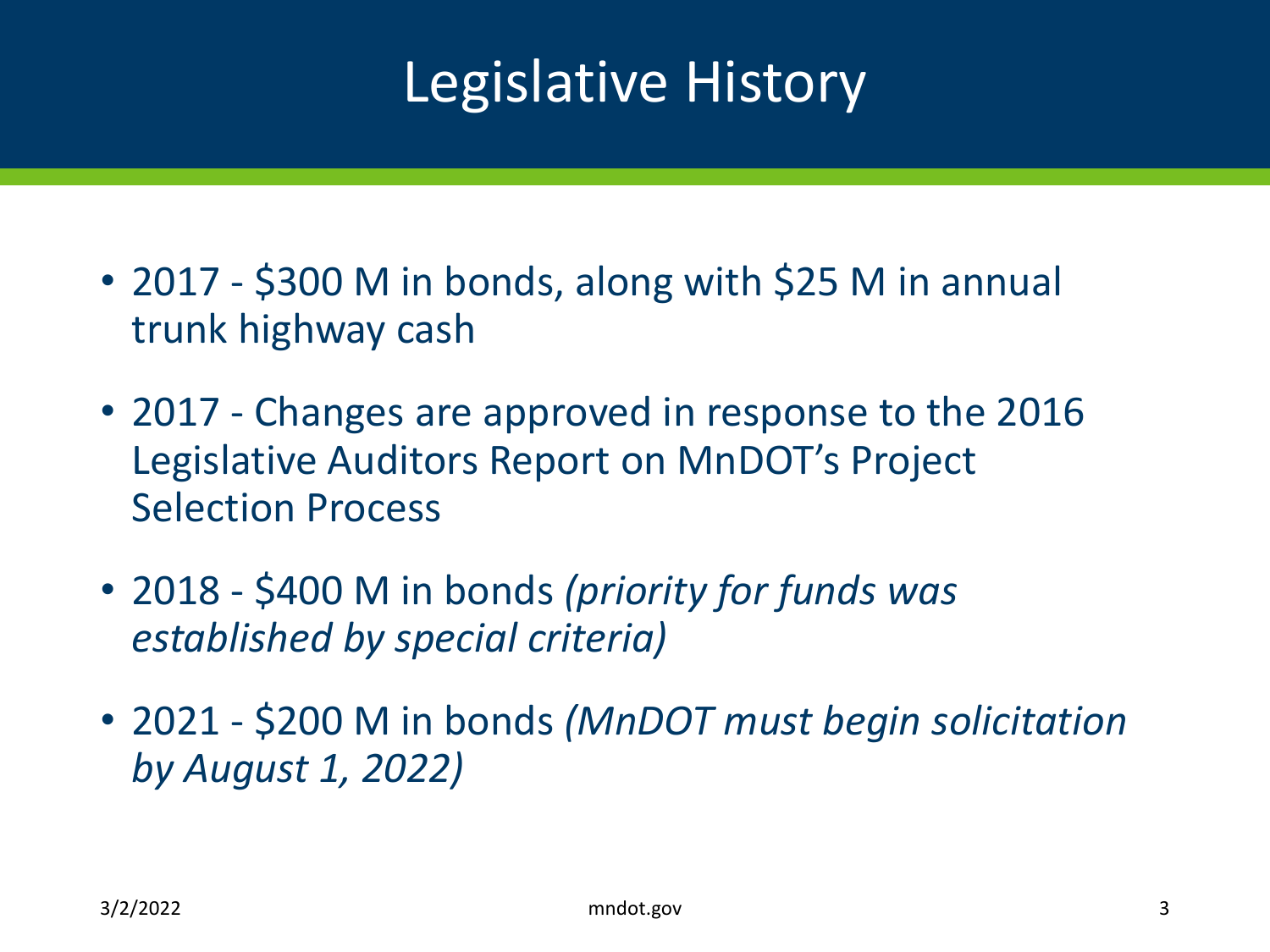# 2017 Legislative Changes

- ➢Requires MnDOT to score and rank all submitted project recommendations using all the eight evaluation criteria in the law and only those eight criteria
- ➢Prohibited MnDOT from considering project deliverability as a criteria
- ➢Clarified that MnDOT must accept project recommendations from area transportation partnerships and other interested stakeholders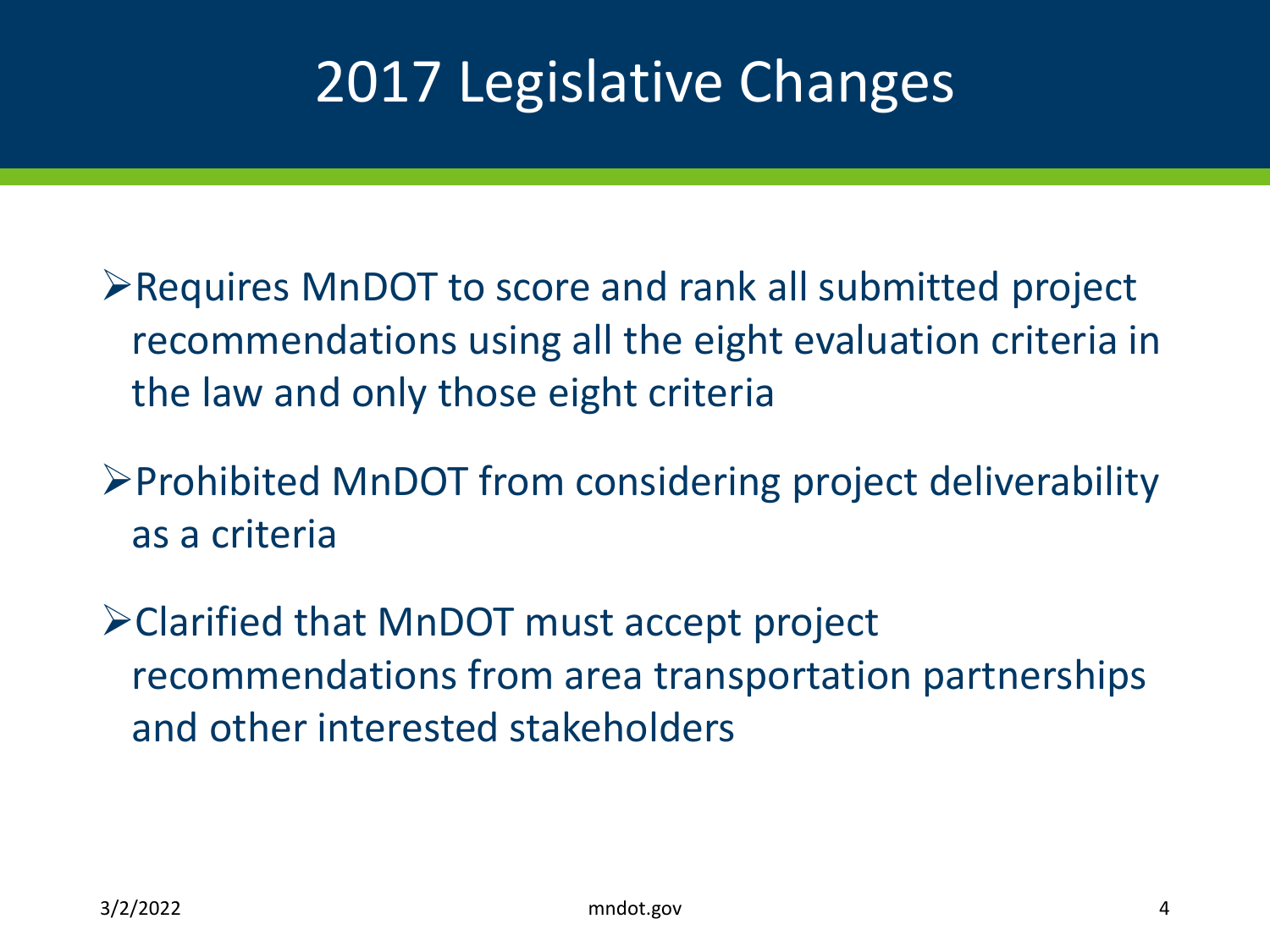# Sample of Projects

#### 2013

- Highway 14 Nicollet to North Mankato 4-lane expansion
- Highway 610 Freeway completion to I-94

### 2014

- Highway 34 Center turn lane installation in Detroit Lakes
- Highway 23 Environmental work for Richmond to New London Expansion

#### 2015

- Highway 14 Preliminary design for intersection with Highway 15
- I-35W Preliminary design for interchange with I-494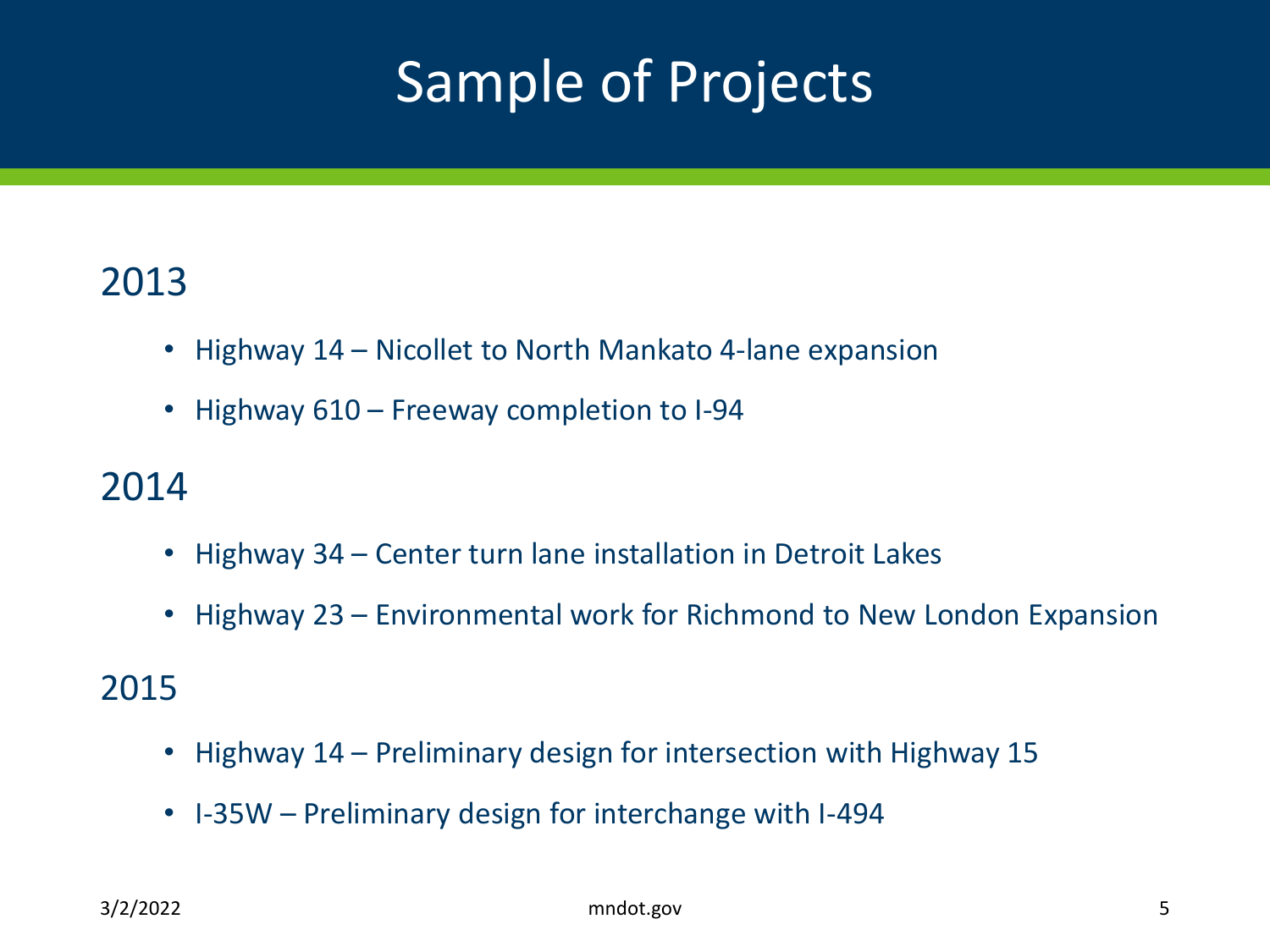# Sample of Projects

#### 2017

- I-94 Expand to six lanes from Rogers to St. Michael
- Highway 169 Convert to freeway in Elk River
- I-35W Expand interchange with I-494
- I-494 Add EZPass from France Avenue to Highway 77

#### 2018

- Highway 23 New London to Richmond expand to 4-lanes
- Highway 14 Owatonna to Dodge Center expand to 4-lanes
- Highway 252 Convert to freeway/EZPass Dowling to Highway 610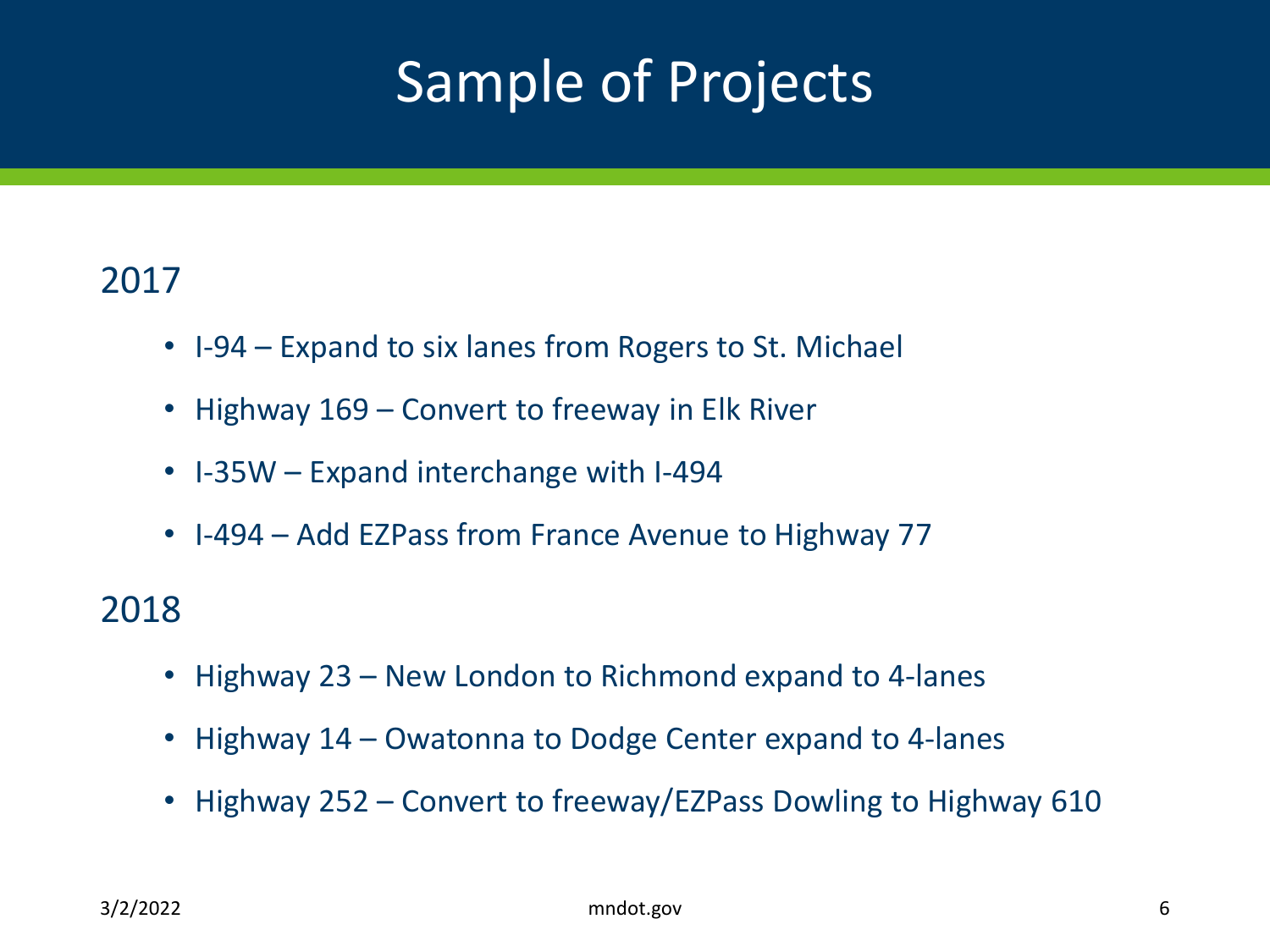

## Issues with the Current Process



mndot.gov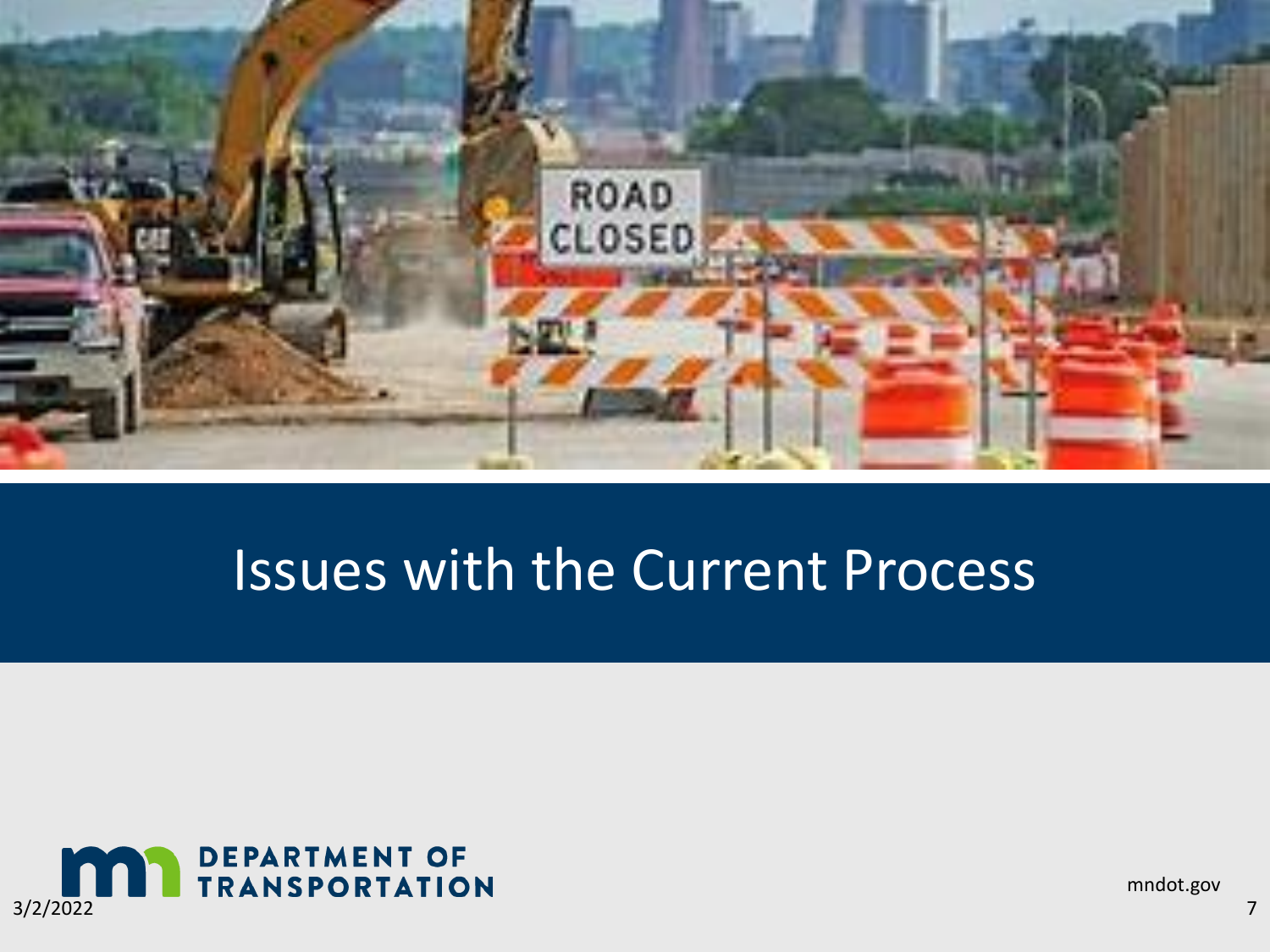## Number of Projects Needing Evaluation

- MnDOT received 173 unique project recommendations
- 2017 changes required all 173 to be developed, evaluated, estimated, and scored
- Significant amount of time and effort by MnDOT and local agencies

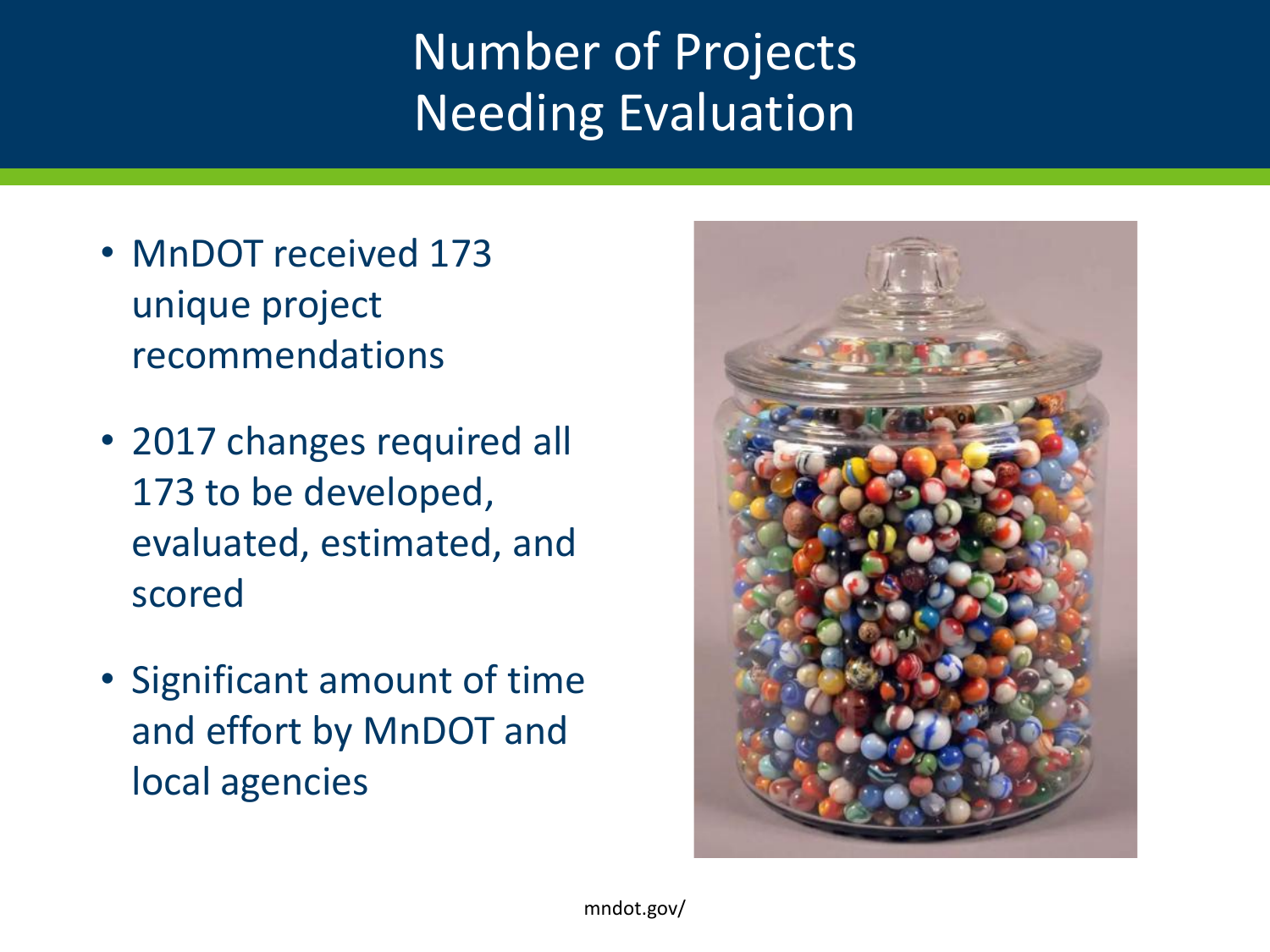# Interpretation of Regional Balance



- MnDOT utilized its historical soft 50-50 approach regional balance criteria
- This meant about 50% of the funding was in the eight counties of the MnDOT Metro District and 50% for Greater Minnesota
- After announcement of the 2017 project selections, significant pushback on interpretation of regional balance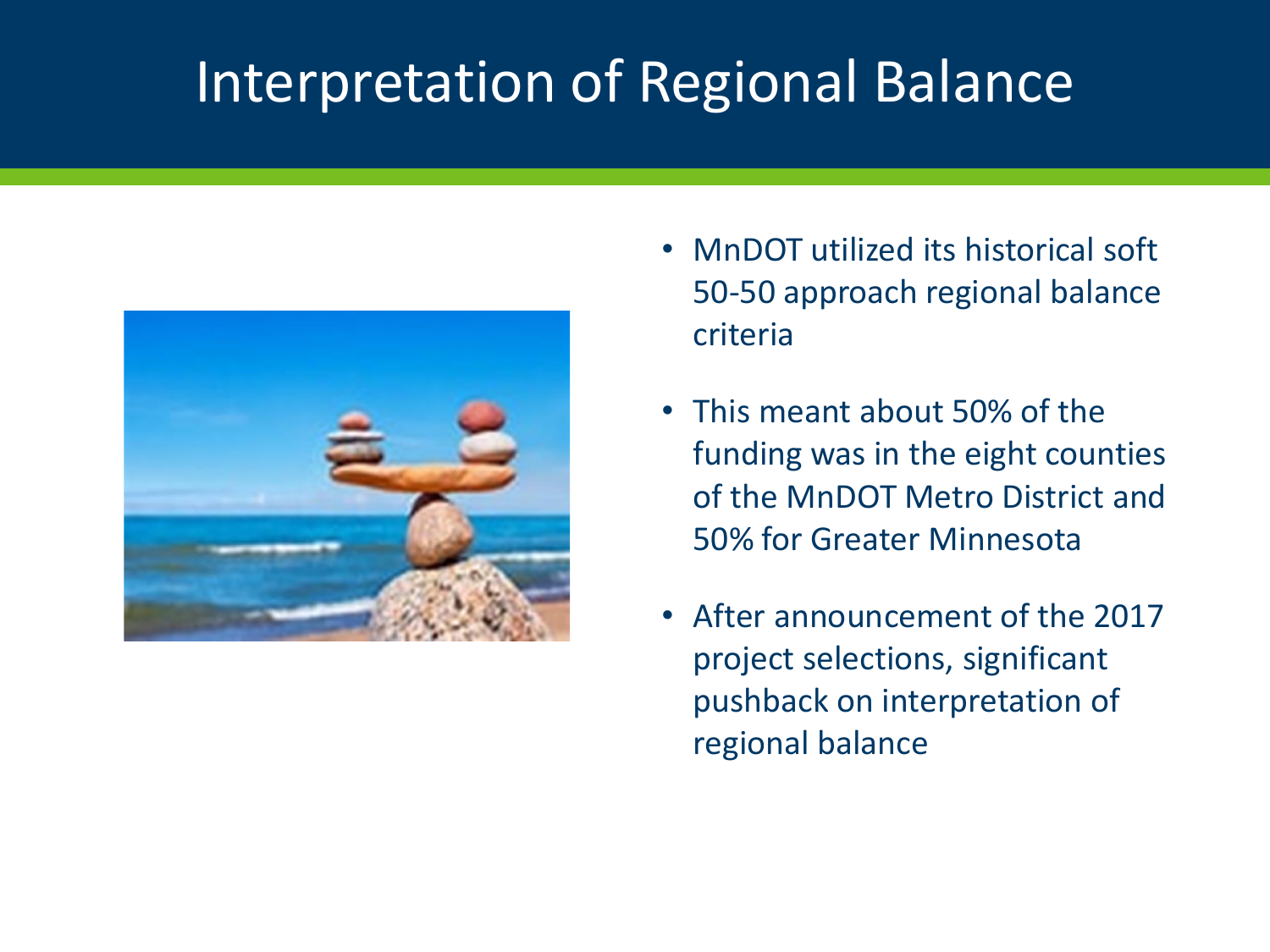# Interpretation of Regional Balance

- When the 2017 funding projects were announced, they were at the following locations:
	- ➢I-494 France Avenue to TH 77 in Metro District
	- ➢I-494/I-35 W Intersection in Metro District
	- ➢TH 169 Elk River in District 3
	- ➢I-94 St. Michael to Albertville in District 3
- The selection of these projects resulted in extensive criticism of MnDOT's interpretation of regional balance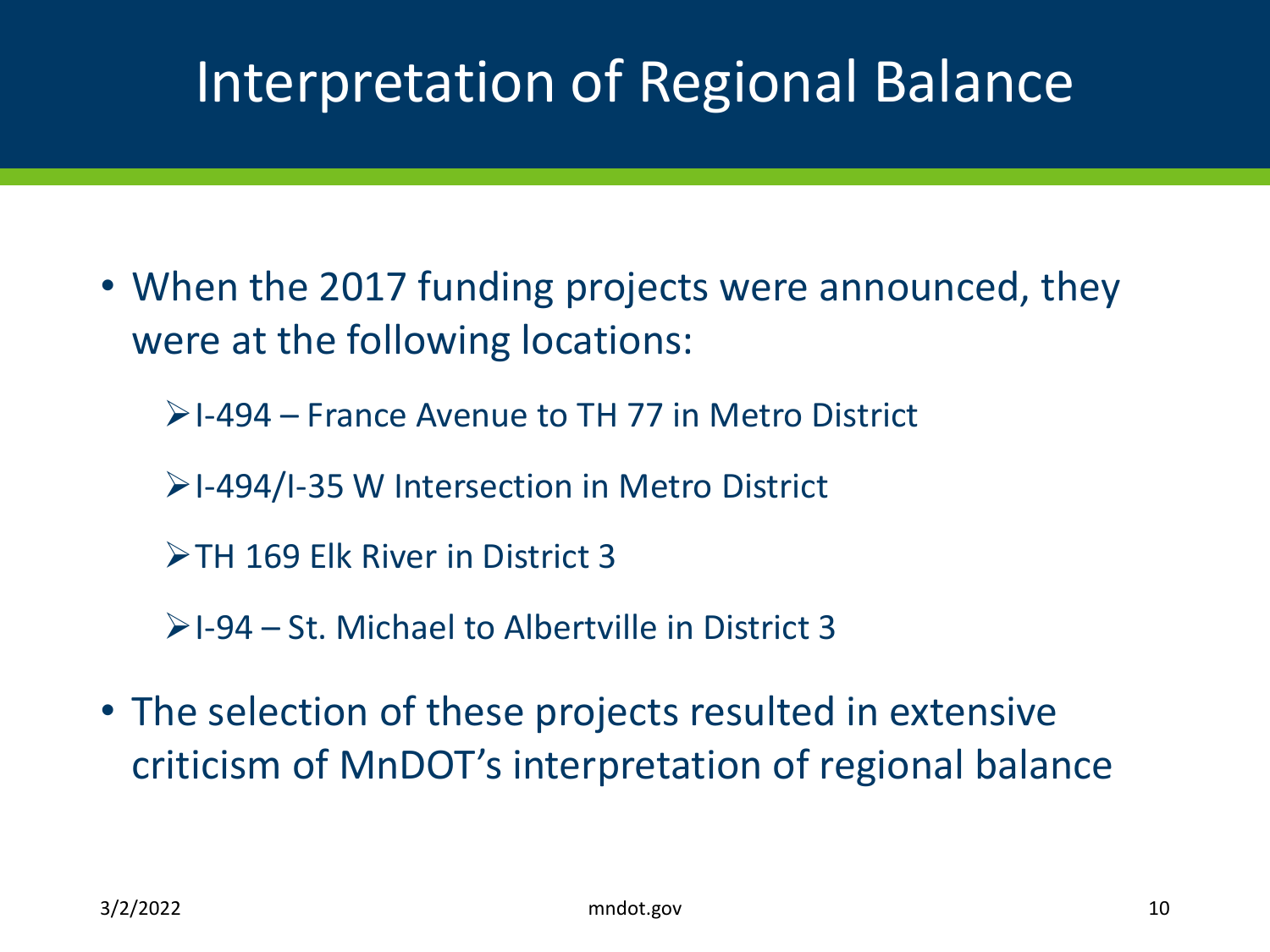

## MnDOT Ideas for Improvement



mndot.gov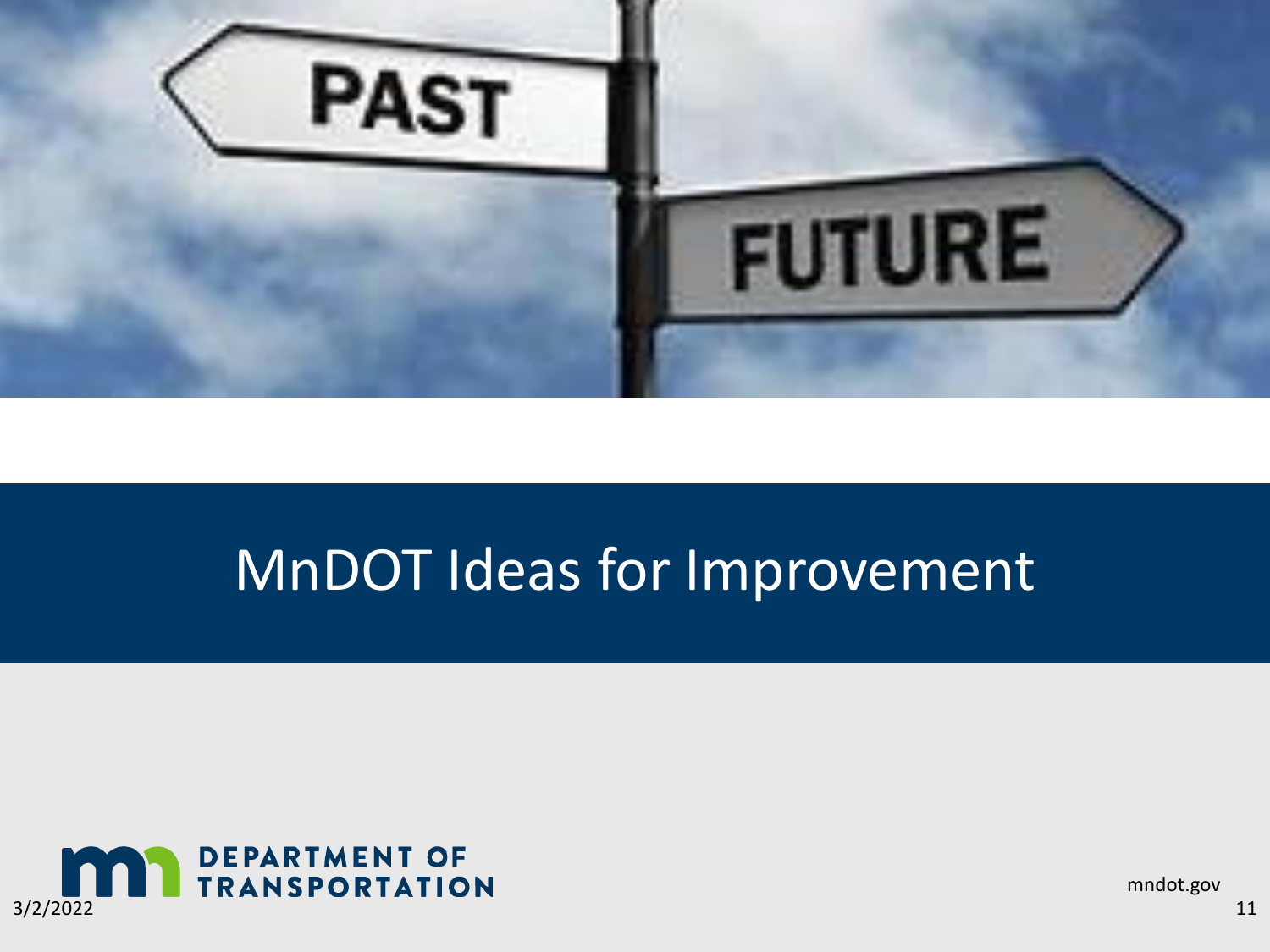# Local Stakeholder Screening Process

- Addition of a new screening step in the project evaluation process
- Have a local stakeholder group (f*or example, an Area Transportation Partnership)* screen down the number of project recommendations MnDOT would need to advance to development and scoring
- The goal would be to limit the amount of project recommendations MnDOT would need to take through the complete development, estimation, evaluation, and scoring process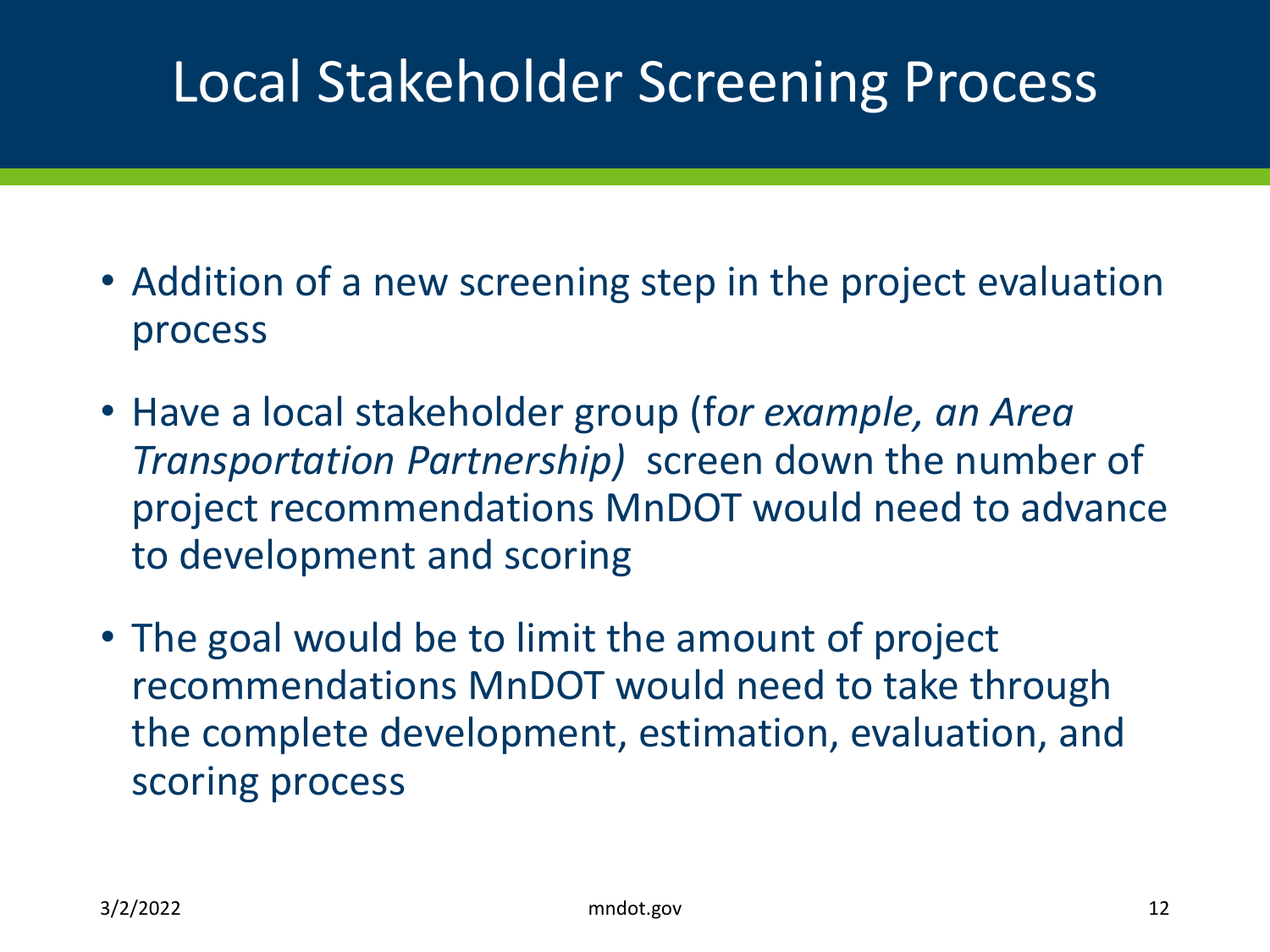# Define Regional Balance in the Law

- Add a definition of "Regional Balance"
	- $\circ$  Approximately 50% to be spent within eight counties which make up MnDOT's Metro District and approximately 50% to be spent in greater Minnesota
- Goal would be to provide clear understanding of what is meant by "Regional Balance"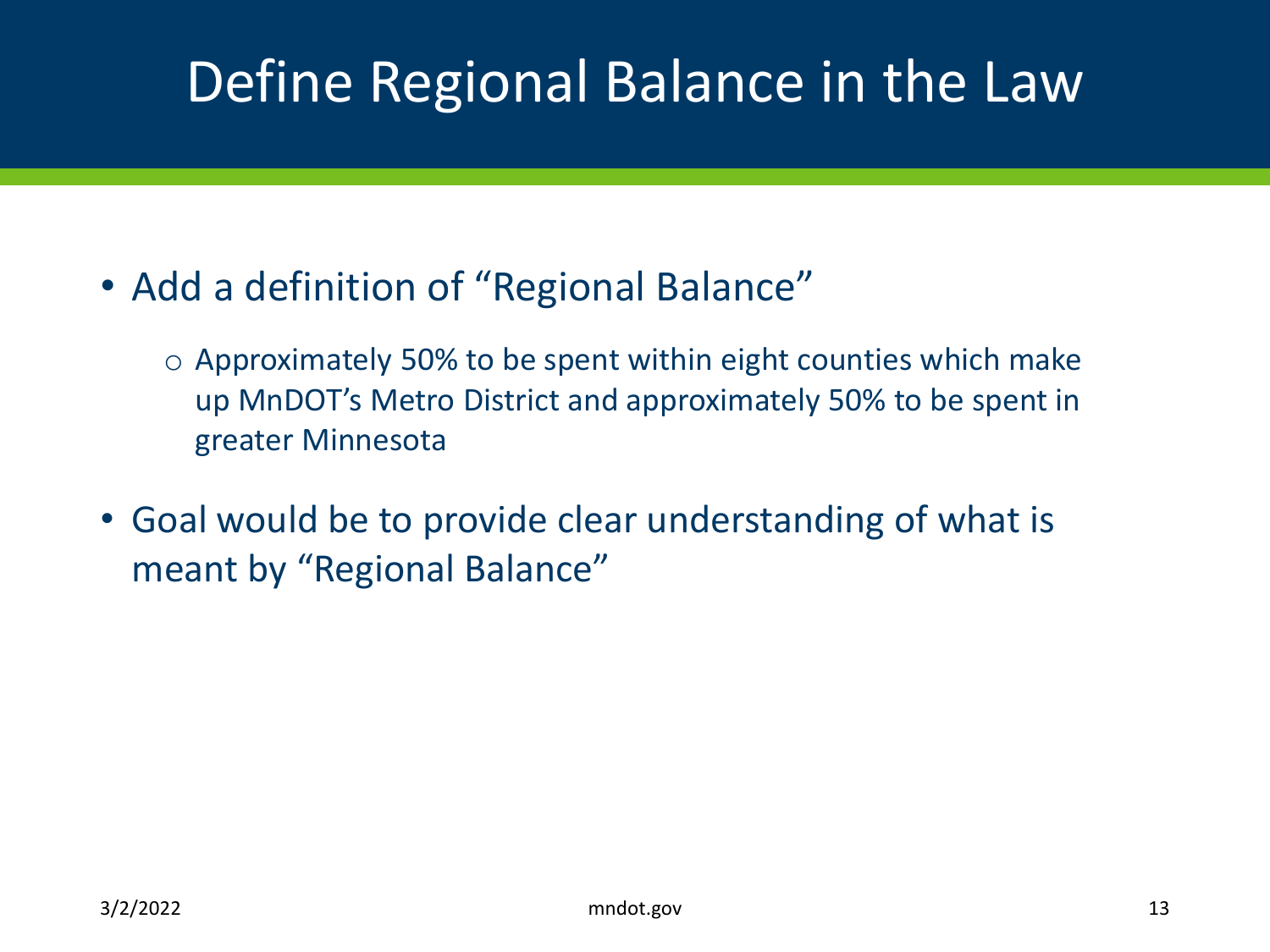# Creation of a Small Projects Category

• MnDOT is looking at the potential to divide both the Greater Minnesota and Metro area portions into two categories:

Large Projects = Projects greater than \$10 M

Small Projects = Project less than or equal to \$10 M

- 25% of each area's funding would be for small projects
- Goal would be to have the program spread projects across more areas of the state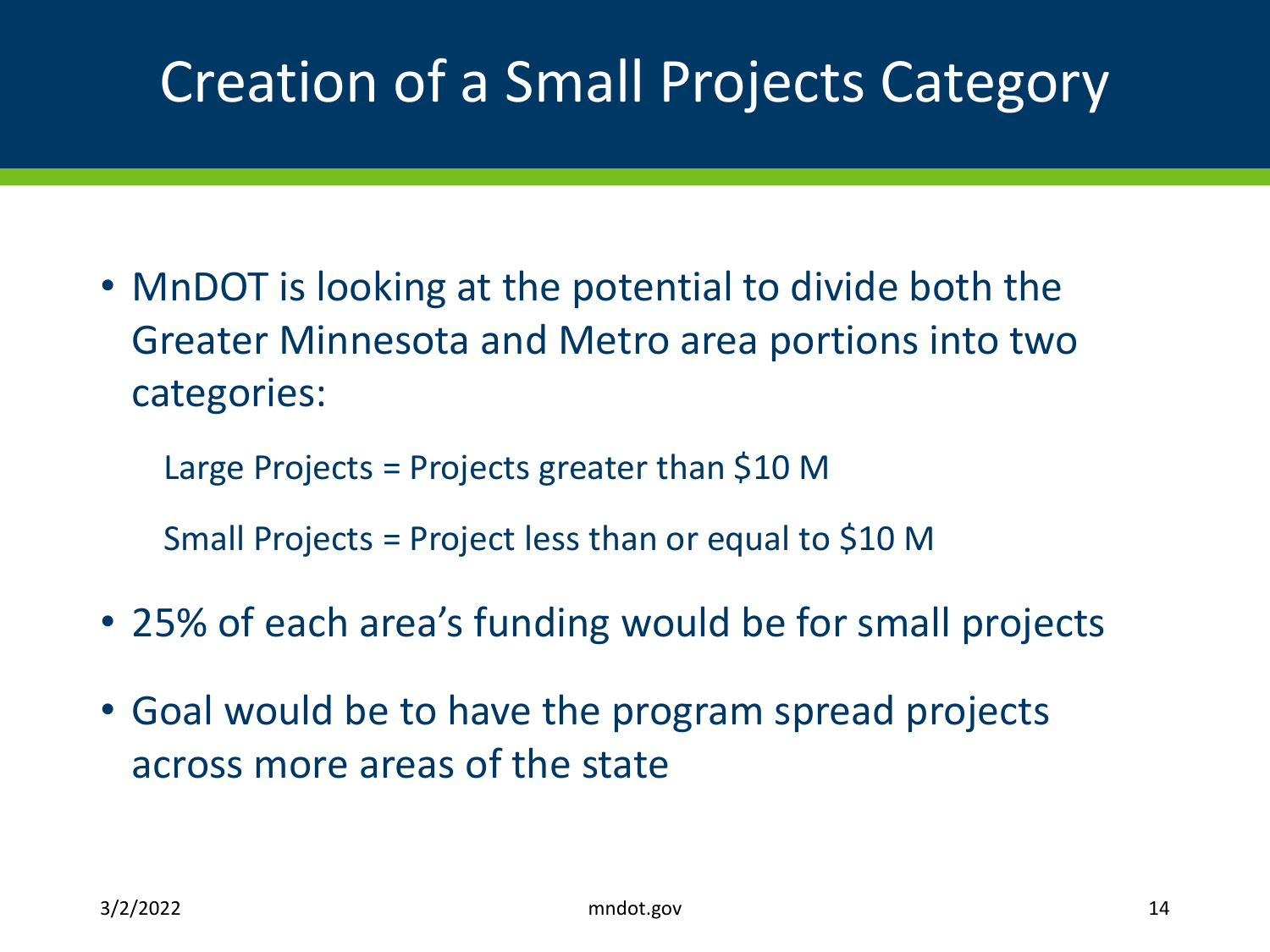## Work in Progress

MnDOT is still working with legislators, the Met Council, and local officials to modify the proposal and identify potential other improvements to Corridors of Commerce